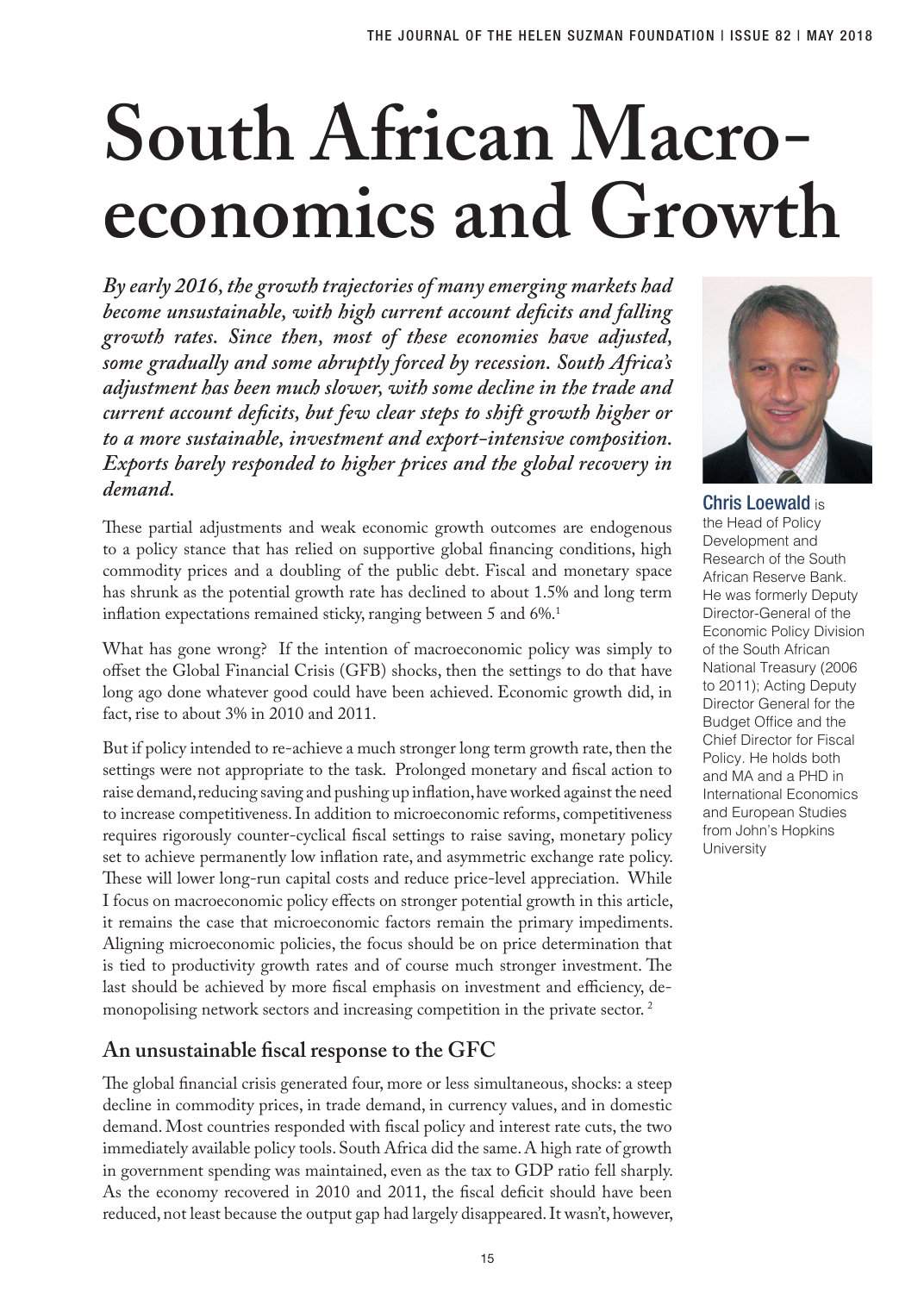and with subsequent annual deficits, the public debt level rose by 80% in seven years, from 27.1 to 49.4% of GDP. The largest increases in debt occurred between 2009 and 2012, persisting through the rebound in the economy. Government spending as a proportion of GDP<sup>3</sup> rose from 27% to 33%. As economic growth weakened from 2011 onward, the fiscal position became increasingly constrained. Efforts to spend more were confronted by an already high debt level and the risk of much higher funding costs and credit-rating downgrades.

Had growth been sustained beyond 2011, the fiscal position would have been more sustainable. But the deteriorating growth outcome has been endogenous to fiscal settings as growth in capital budgets slowed relative to exceptionally strong growth in the state wage bill (which rose from 12 to 16% of GDP).4 Although head-count growth has been contained more recently (it grew by more than 15% across national

*Despite being weak, the global economy recovered as did the exports of other emerging market economies. This should have happened in South Africa also, but didn't.* 

and provincial levels alone over 5 years), wage increases for existing employees continue to grow in real terms. <sup>5</sup>The new budget, released on 21 February, moderates growth in the public sector wage bill but does not reduce its overall size. It grows by 7.3% per year and stays stable at 35% of consolidated expenditure, based on inflation of 5.4% a year. This growth in jobs has severely constrained fiscal consolidation and will permanently limit counter-cyclical fiscal space in future, unless the economy grows strongly.

Space for public investment spending was also crowded out by rapid growth in debt service costs, a function of the near doubling of the debt level and sticky inflation. Debt service costs grew at an annual average of 13.5% over the past three years, a rate of increase expected to moderate only marginally to 10.1% out to 2019/20. It remains the fastest growing expenditure item, outpacing even post-school education and training (increasing by an average annual rate of 9.2% till 2019/20). Debtservice costs have roughly tripled from 2009, reaching 3.3% of GDP in 2016/17 and rising to 3.7% of GDP by 2019/20. Contingent liabilities to state-owned enterprise have doubled since the global financial crisis, as a proportion of output, and now amount to about 18% of GDP. 6 This implies that government debt levels could, under adverse circumstances, quickly approach 70% of GDP, well above most posited sustainability thresholds.

The rise in public debt is both a consequence and cause of economic stagnation. Large, downward revisions in GDP growth have become standard: 2015/16, 2016/17 and 2017/18 growth projections have all been revised down from above 3% to around 1%. This has contributed to continuous upward revisions of expected debt-to-GDP ratios. More importantly, rescuing the situation would require a significant reversal in the fiscal trajectory. With the nominal yield higher than the nominal GDP growth rate, government needs to run significant primary surpluses to keep the debt level stable.<sup>8</sup>

While we can plausibly argue that fiscal policy was appropriately counter-cyclical in the immediate crisis period, substituting for falling external demand, it is much harder to make the case for continuing such large deficits after 2011. Despite being weak, the global economy recovered as did the exports of other emerging market economies. This should have happened in South Africa also, but didn't. The lack of export response and sustained leakage of the stimulus into imports implied that the fiscal deficit was the main driver of the current account deficit and could do nothing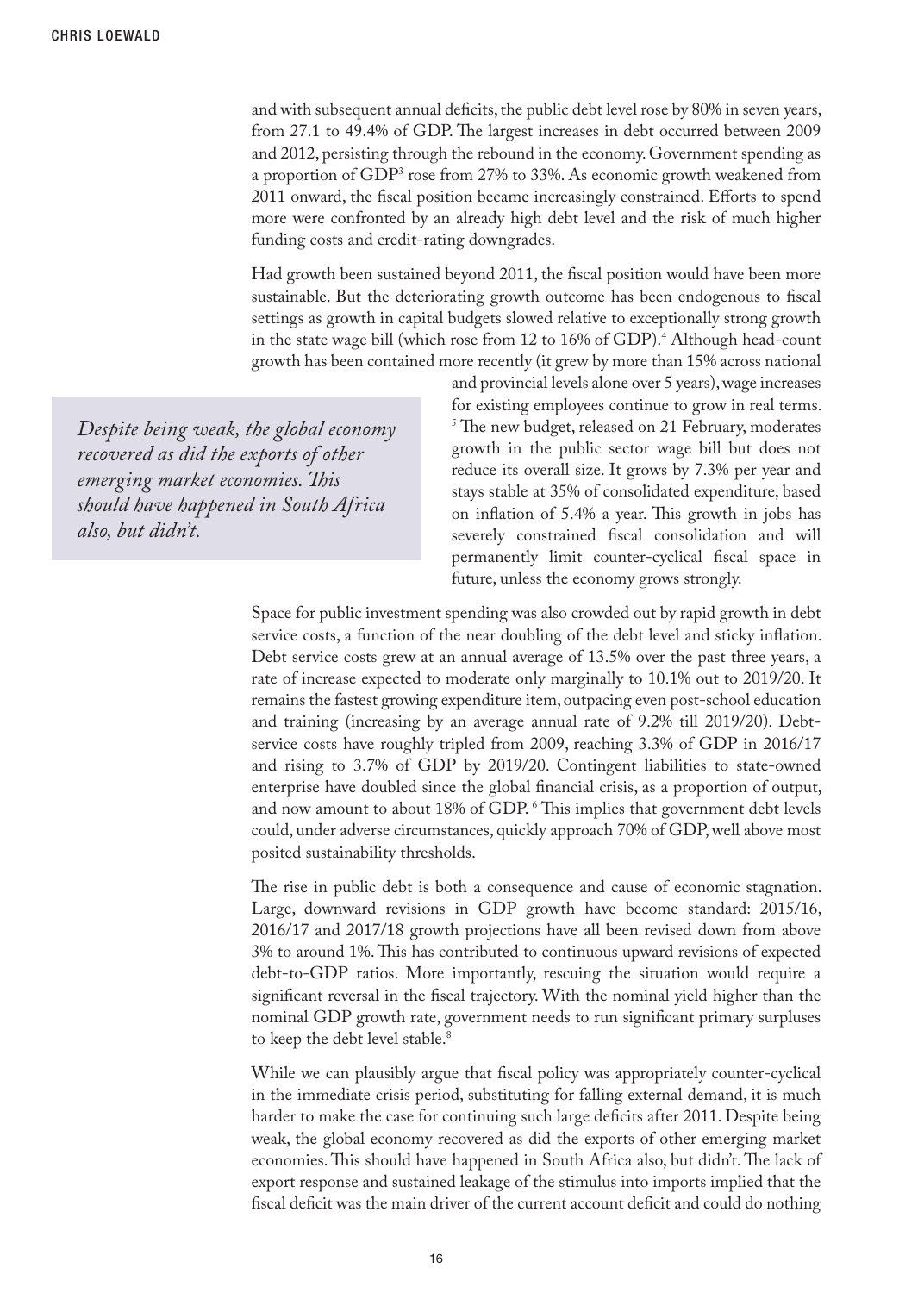to reverse the fall in external demand. Instead, by keeping inflation and interest rates higher than they would otherwise have been without the sustained stimulus, fiscal policy alone appreciated the exchange rate and weakened the response of exports to global growth.

As a result, the current account deficit remains substantial, at about 3% of GDP, andwill grow larger with stronger economic growth. The trade balance turned to surplus late in 2016 and into 2017, but this was caused by rising export commodity prices, weak oil imports and declining capital goods imports.9 To get a stronger non-commodity export response will require more real depreciation (relative to equilibrium)

*Is expanding credit and consumption, public or private, the only way to achieve more economic growth? Some commentators certainly appear to think so.*

than before, a task made more difficult by the persistent gap between South Africa's inflation rate and the low inflation environment globally.<sup>10</sup>

The rise in debt and poor net export outcomes occurred without a crisis, largely because of the policy framework put in place in the late 1990s and early 2000s. The floating currency allowed the exchange rate to adjust to the serial negative shocks. The floating rate has also warned the private sector away from creating foreign currency liabilities, a central problem in the Asian crisis of 1997/98 and for East European economies more recently.11 On the fiscal side, the low level of public debt achieved up to 2008 enabled the post-crisis counter-cyclical response at an historically low short term financial cost. Without that, fiscal policy would have been constrained to consolidate years earlier.

## **Going in the right direction**

The policy mix described above has been sustained in part by sustained high commodity prices and primarily because the global environment provided cheap financing of public and private debt. Is expanding credit and consumption, public or private, the only way to achieve more economic growth? Some commentators certainly appear to think so.<sup>12</sup> But that growth model depends on debt when productivity slows, and cannot be repeated unless a permanently higher growth rate is achieved. Worse, if benign global conditions dissipate and financing conditions deteriorate, a negative debt dynamic will make it more likely that policy has to tighten to maintain solvency, and potentially quickly.

The GFC was a severe economic shock that primarily reduced external demand. If short-term growth can no longer be supported with demand management policies, then how might economic adjustment and a sustainable composition of growth be encouraged? The adjustment to that shock should have relied on relative price adjustments – lower real industrial and input prices to maintain export and production volumes – and a temporary fiscal response. This is often thought about in microeconomic terms. But fiscal and monetary policy also have long-term effects on the composition of growth and shares of tradables and non-tradables because of their effects on the balance of saving and investment and relative import and export prices. With real depreciation and less absorption (domestic demand), the basic adjustment path is for production shifting to tradables and relatively more expenditure switching to consumption of non-tradables.

The main obstacle to greater real depreciation is domestic – the propensity for prices to rise and reverse the relative price change initially caused by currency depreciation. These serial cost-raising shocks to supply feed through into a stubbornly high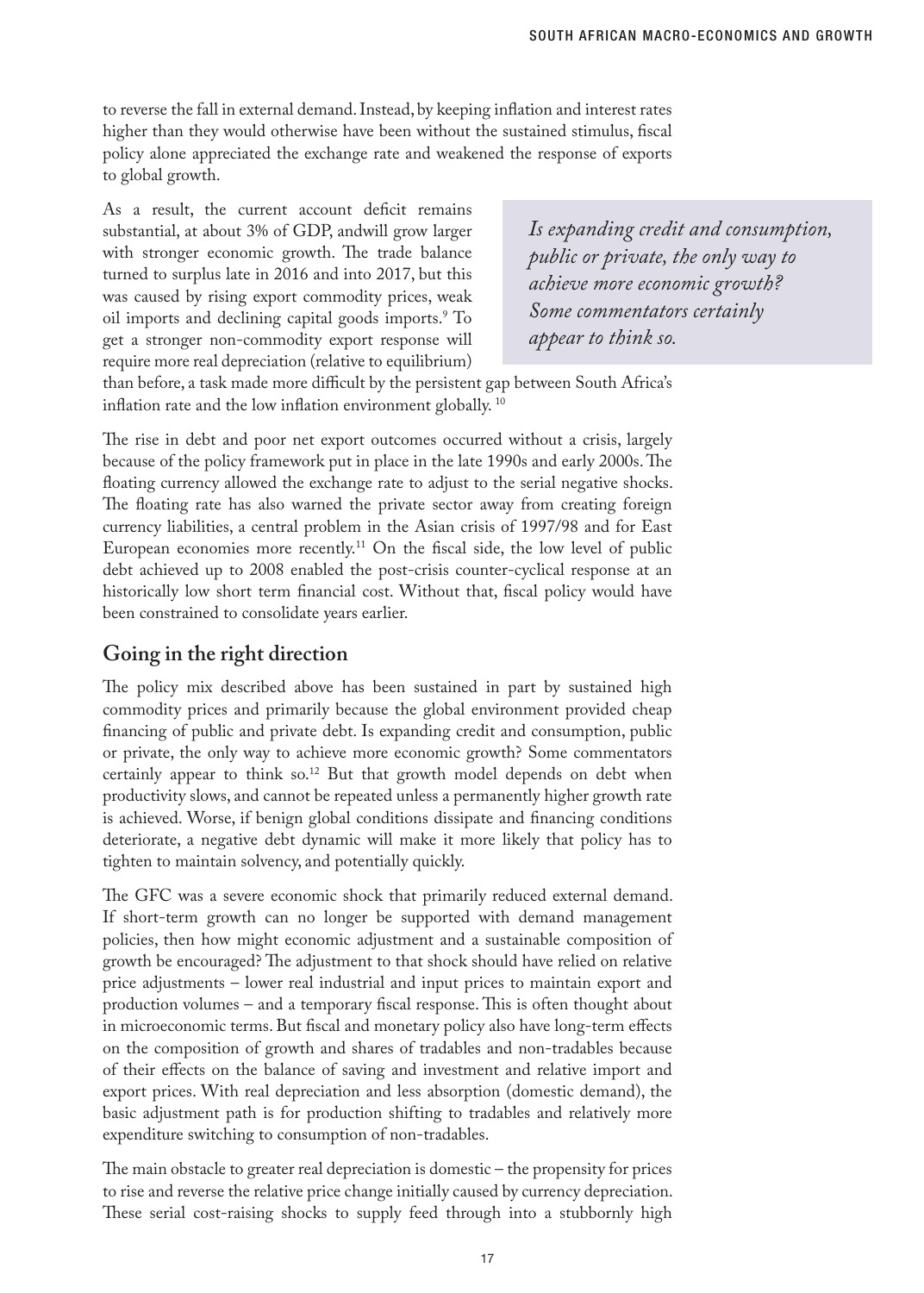inflation rate via largely adaptive expectations and import parity pricing, and is made possible by a restricted supply of skilled labour (increasing wage inequality), weakly competitive product markets and various barriers to entry for new firms (which reduce price competition and labour demand).<sup>13</sup>

Getting different outcomes requires a more robust policy framework that increases credibility and lowers inflation expectations. Improving the policy framework with a lower and clearer policy target is the least cost option.<sup>14</sup> Fiscal policy would also

*Allowing private firms to enter these sectors and provide competition to the public firms would lead to better economic outcomes – improved governance and long term efficiency gains in state enterprises, and also fewer demands placed on the fiscus.* 

benefit from a more rules-based approach to make effective budget guidelines that have been already adopted – counter-cyclicality, debt sustainability and inter-generational equity. Easing micro constraints would further create macroeconomic policy space and reduce potential adjustment costs. Product market reforms that increase competition and weaken pricing power and indexation are a needed complement to this strengthening of the monetary policy framework. If enacted they would do most of the work to lower inflation and improve competitiveness.

For periods of currency appreciation, reserves policy can lean against appreciation, but it cannot stop it. For that reason, more flexible use of fiscal measures would be required to shift excess returns away from commodity, finance and real estate and towards raising the productivity of factors of production, provide more public investment, and perhaps use temporary tax credits for tradeables sectors. In these conditions, fiscal policy should seek to contribute to competitiveness by aiming for fiscal surpluses or smaller deficits. More fiscal consolidation would allow a slightly more relaxed monetary stance, which could then be supplemented if needed with an asymmetric forex reserves accumulation policy.

## **Coordinating policy to get better outcomes**

Getting more growth and a lower current account deficit suggests more investment, with more of that provided by private sector exporters and import-competing firms. The macroeconomic policy suggested here will support them, but at some cost of lower returns to importers and domestic non-tradables producers. But the biggest short term economic gains are not going to be found in greater investment and production in existing industries where imports can satisfy demand (clothes, cars, food, etc.). Instead, near term growth can be induced in over-regulated network sectors where supply is costly and restricted and below demand (telecommunications, energy, transport).<sup>15</sup> Allowing private firms to enter these sectors and provide competition to the public firms would lead to better economic outcomes – improved governance and long term efficiency gains in state enterprises, and also fewer demands placed on the fiscus. Eventually, lower costs in these latter sectors will help to increase growth in the tradeables sectors, including import-competing businesses, and broader economic growth. These policy innovations would encourage private investment moving across both tradeables and non-tradeables sectors.

Well-targeted and managed public infrastructure programmes would also crowdin private investment. Too much of the public infrastructure programme has occurred in areas (energy, transport, telecommunications) in which a state owned enterprise could be and should be challenged by private participants. This is a major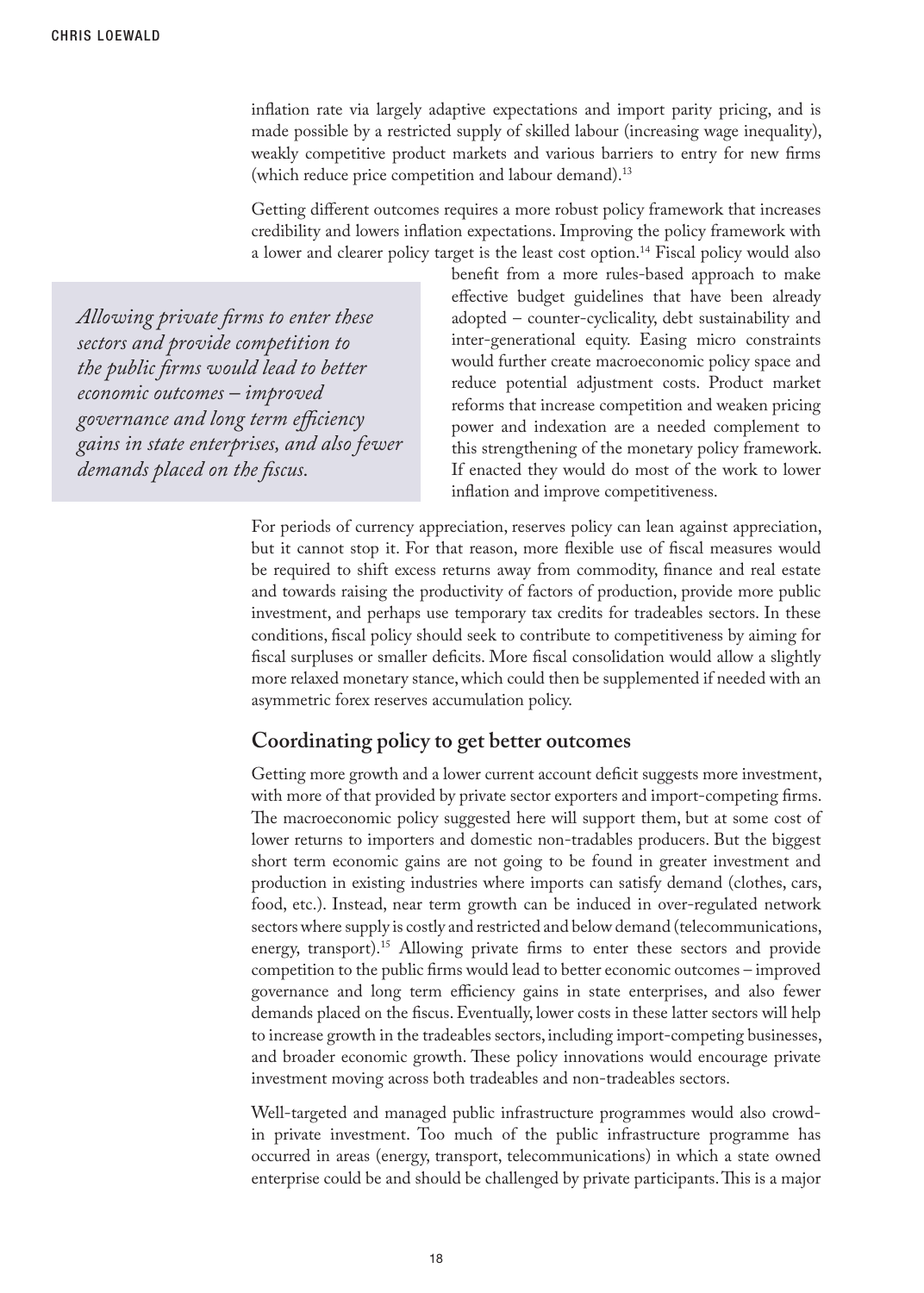opportunity cost to the economy, leading to too low a level of investment at too high a cost, in particular by pulling scarce resources from other areas of public investment where a natural monopoly of provision by the public sector is appropriate (local infrastructure, free public health and education, security and other public goods).

Tax credits that create rent-seeking is another area for better use of fiscal resources. Fiscal savings could be reallocated to temporary assistance for firms and individuals that bear the costs of reforms, thus enabling faster shifting of capital and labour into more rapidly growing sectors.

The size of South Africa's public sector is probably not far from optimal, given the need for expansion of public services. But the spending that does occur needs to be efficient and the services effective, and this requires significantly greater focus by public sector management. Most importantly, steps to increase sustainable economic growth will generate an expansion in fiscal resources that the country needs.

#### **Conclusion**

In this note, I have argued for three policy initiatives. The first is to identify a general adjustment of macroeconomic policy to move the economy towards lower external imbalances and a more sustainable, less debt and consumption-dependent, balance of production. The second initiative sets out the credibility-enhancing shifts in monetary and fiscal policy that would support moving towards those balances. The third initiative is for monetary and fiscal policy to be more closely coordinated and backed up by growth-enhancing reforms. The cost of this to the economy should be relatively small, since the growth foregone is currently low and import leakage is high, and because the shifts will also pull down inflation and the cost of borrowing over the long term.

*The views expressed in this article are solely those of Chris Loewald and do not reflect the views of any other institution.*

#### **NOTES**

<sup>1.</sup> See Johannes Fedderke and Daniel Mengisteab, Estimating South Africa's output gap and potential growth rate, SARB Working Paper, WP/16/02, March 2016 and Vafa Anvari, Nelene Ehlers and Rudi Steinbach, A semi-structural approach to estimating South Africa's potential output, SARB Working Paper, WP/14/08, November 2014.

<sup>2.</sup> See Boris Cournède, Antoine Goujard and Álvaro Pina, How to achieve growth- and equity-friendly fiscal consolidation? A proposed methodology<br>for instrument choice with an illustrative application to OECD countries, OECD

<sup>3.</sup> Carmen M. Reinhart and Kenneth S. Rogoff, Growth in a time of debt, NBER Working Paper Series, Working Paper 15639 http://www.nber.org/

papers/w15639.<br>Pin real terms, public sector wages per worker increased post-crisis by 1.62 percentage points per year before the start of the fiscal consolidation.<br>Program, which started in late 2013. For more read Intern Relative to emerging market peers, South Africa's wage bill is now among the highest. World Bank, 2016, Size of the Public Sector: Government<br>Wage Bill and Employment. public sector data set.v

B. Government reined in employment growth from above 3% in 2008-2013 to 1.2% since the fiscal consolidation program, which started in late<br>2013. 2013. 6. These institutions are crucial to private-sector performance as they determine important input costs for businesses. On state control in product

market rigidities, SA scores much higher than OECD average, and above Brazil, Chile and Mexico (OECD 2013 PMR indicators).<br>7. Paul et al., 2016, Budget Review, SARB Economic Note, March 2016. A debt to GDP ratio for genera

additional debt lowers economic growth rates. See Prudent Debt Targets and Fiscal Frameworks, OECD Economic Policy Paper No 15, July 2015,

page 20. 8. A simple calculation of the long run sustainable public debt ratio at current nominal growth rates, interest rates and primary deficit is about 65%. Higher nominal interest rates (one percentage point) lowers this to 50%. The primary surplus needed to keep the debt level stable, with a nominal<br>interest rate of 10%, an inflation rate of 6% and a real growth rate of 1% i

Ruhashyankinko et al, External rebalancing: Commodity prices flatter Turkey but sully South Africa, Goldman Sachs Economic Research, 26 April 2016.

<sup>10.</sup> With lower global inflation, any rise in domestic inflation worsens competitiveness, as per the equation: real exchange rate = nominal exchange<br>rate (foreign prices/domestic prices). See also Anand, Rahul, Roberto Perr Role for Structural Factors? IMF Working Paper WP/16/24. They also find that structural constraints impede export responses. See Berman, N.,<br>Martin, P., & Mayer, T. (2012). How do different exporters react to exchange rate

<sup>11.</sup> Although this effect may have weakened in recent years as financial corporate borrowing increased. 12. See for instance Brian Kantor, Unleashing the household sector, Business Day Op-ed, 30 July 2015.

<sup>13.</sup> Including tighter access to finance, regulations, higher tariffs, etc. 14. The gains to this approach go beyond the lower inflation rate. Matching real income growth to productivity growth would help with external competitiveness, while greater product and labour market competition, and more skilled immigration would eventually expand demand for lessskilled workers.

 <sup>15.</sup>See the growth effects of reforms in David Faulkner, Christopher Loewald and Konstantin Makrelov, Achieving higher growth and employment: policy options for South Africa, ERSA Working paper 334, March, 2013